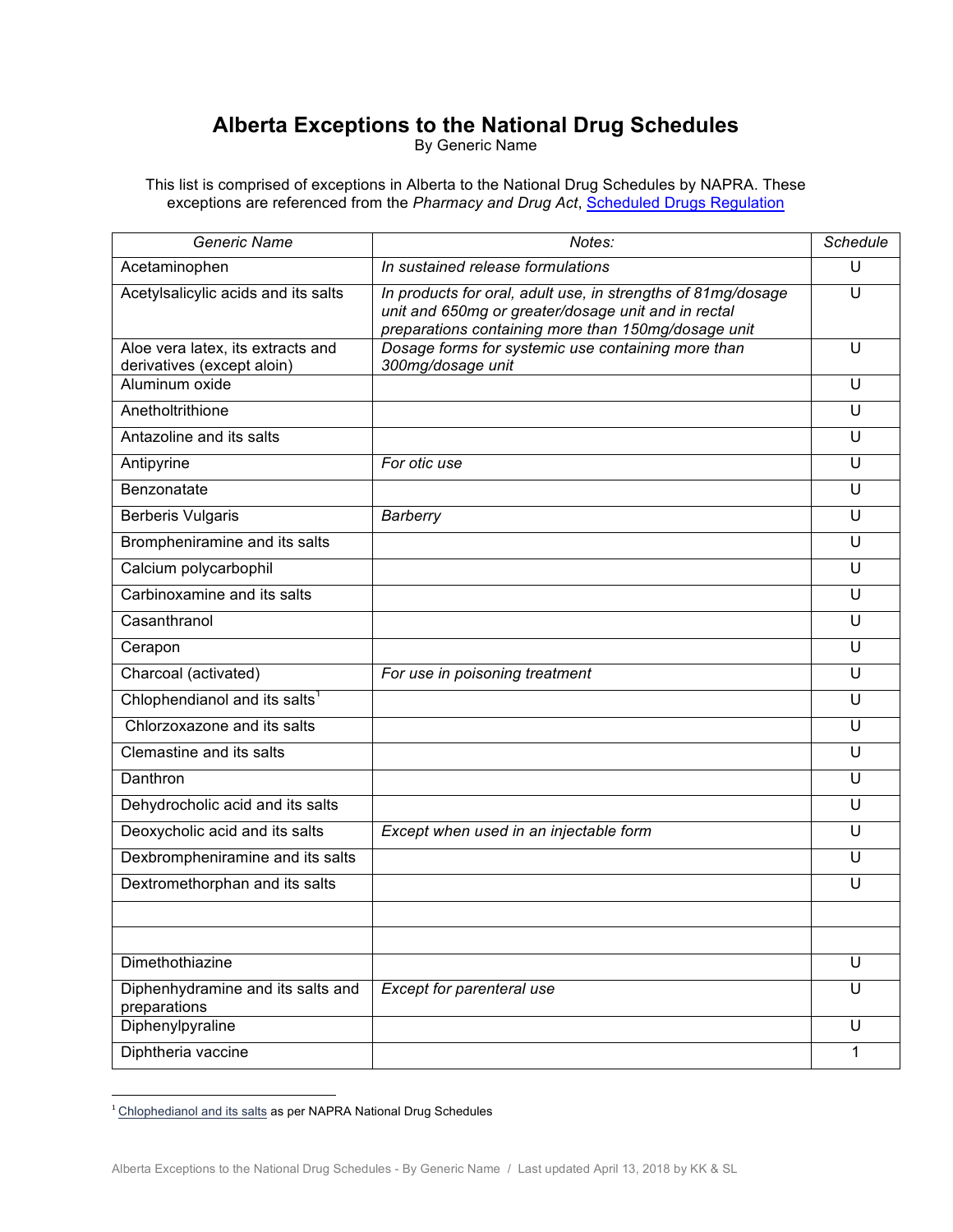| Doxylamine and its salts                                                     | Except those sold for nausea and vomiting related to<br>pregnancy                                                                                                                                  | U              |
|------------------------------------------------------------------------------|----------------------------------------------------------------------------------------------------------------------------------------------------------------------------------------------------|----------------|
| Drugs for veterinary use that are to<br>be administered by injection         |                                                                                                                                                                                                    | 3              |
| Electrolyte solutions                                                        | for oral hydration                                                                                                                                                                                 | U              |
| Ephedrine and its salts in<br>combinations products                          | For use in treatment of nasal congestion, in strengths of no<br>more than 8mg/dosage unit and with a label recommending<br>a maximum treatment of 7 days of not more than 8mg/dose<br>and 32mg/day | U              |
| Fractar                                                                      |                                                                                                                                                                                                    | U              |
| Glyceroargentinate                                                           |                                                                                                                                                                                                    | U              |
| Haemophilus B vaccine                                                        |                                                                                                                                                                                                    | 1              |
| Haloprogin                                                                   |                                                                                                                                                                                                    | U              |
| Hepatitis B pediatric vaccine                                                |                                                                                                                                                                                                    | 1              |
| Hydroquinone                                                                 | Topical preparations in concentrations of less than 2%                                                                                                                                             | U              |
| lodinated casein                                                             |                                                                                                                                                                                                    | $\overline{2}$ |
| lodine and its salts and derivatives                                         | For topical use                                                                                                                                                                                    | U              |
| Lactic acid                                                                  | Except when recommended for parenteral use as a tissue<br>sclerosing agent                                                                                                                         | U              |
| Lactulose                                                                    |                                                                                                                                                                                                    | U              |
| Loratadine and its salts and<br>preparations                                 |                                                                                                                                                                                                    | U              |
| Magnesium citrate                                                            | Cathartics                                                                                                                                                                                         | U              |
| Magnesium salicylate                                                         | Except oral dosage forms which also contain choline<br>salicylate                                                                                                                                  | U              |
| Measles vaccine                                                              |                                                                                                                                                                                                    | 1              |
| Meningitis vaccine<br>(meningococcus)                                        |                                                                                                                                                                                                    | 1              |
| Mumps vaccine                                                                |                                                                                                                                                                                                    | 1              |
| Narcotine and its salts                                                      | Noscapine                                                                                                                                                                                          | U              |
| Naloxone                                                                     | For use in emergency treatment of opioid overdose outside<br>of a hospital setting,                                                                                                                | U              |
| Oxethazine                                                                   |                                                                                                                                                                                                    | U              |
| Pertussis vaccine                                                            |                                                                                                                                                                                                    | 1              |
| Phenyltoloxamine and its salts                                               |                                                                                                                                                                                                    | U              |
| Polio vaccine (poliomyelitis)                                                |                                                                                                                                                                                                    | 1              |
| Povidone - jodine                                                            | Vaginal and topical preparations                                                                                                                                                                   | U              |
| Promethazine and its salts                                                   | For topical use                                                                                                                                                                                    | U              |
| Pseudoephedrine and its salts and<br>preparations in combination<br>products |                                                                                                                                                                                                    | U              |
| Rubella vaccine                                                              |                                                                                                                                                                                                    | 1              |
| Sodium biphosphate                                                           | Cathartics                                                                                                                                                                                         | U              |
| Sodium phosphate                                                             | Cathartics                                                                                                                                                                                         | U              |
| Tetanus vaccine                                                              |                                                                                                                                                                                                    | 1              |